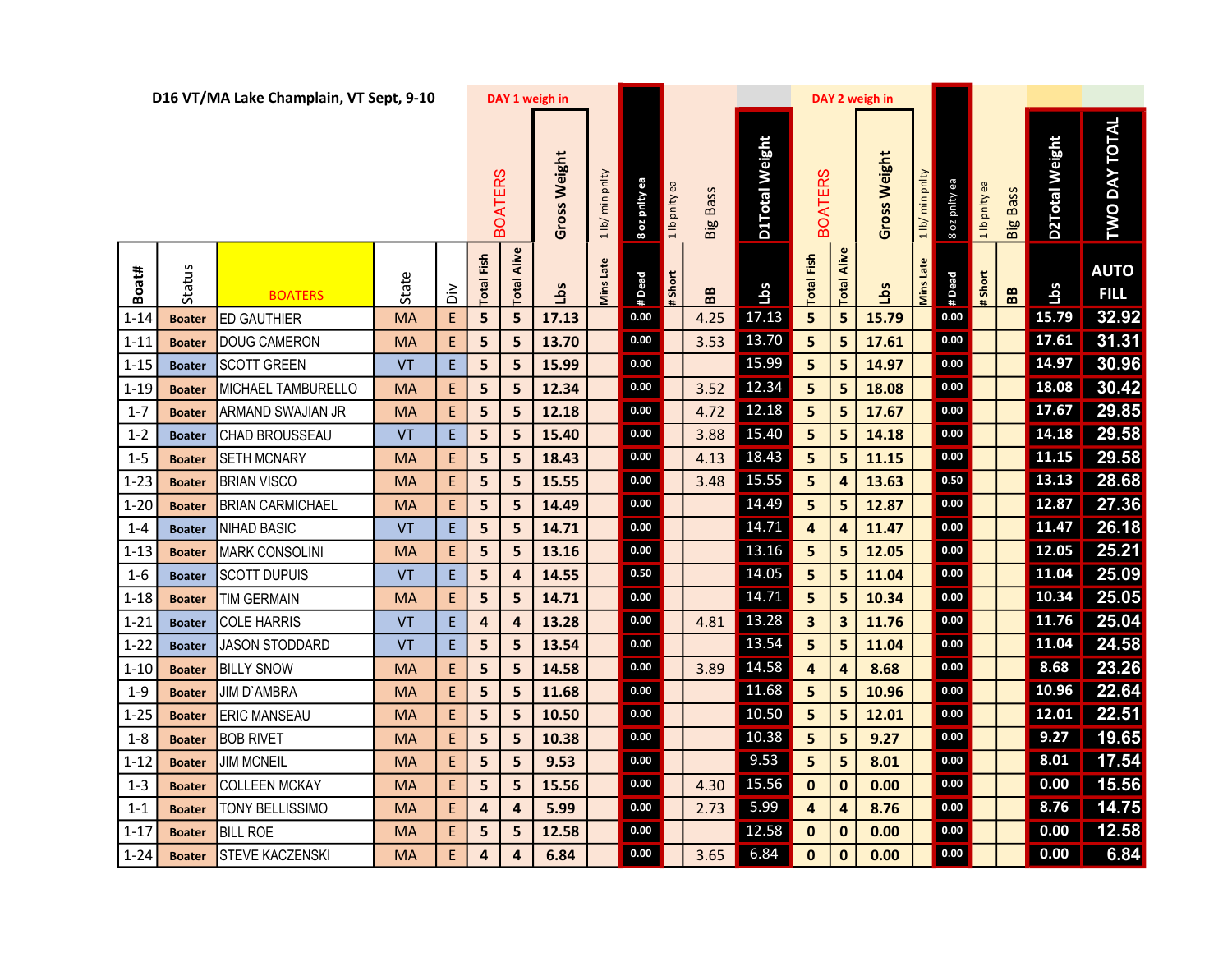| $1-16$      | <b>Boater</b> | MIKE STROZ             | <b>MA</b>     | E. | $\mathbf{1}$ | 2.27           | 0.00 |                   | 2.27   | $\mathbf{0}$ | $\mathbf{0}$ | 0.00      | 0.00     |  | 0.00   | 2.27   |
|-------------|---------------|------------------------|---------------|----|--------------|----------------|------|-------------------|--------|--------------|--------------|-----------|----------|--|--------|--------|
|             |               |                        | <b>TOTALS</b> |    |              | 118 117 319.07 |      |                   | 318.57 | 100          |              | 99 261.34 |          |  | 260.84 | 579.41 |
|             |               |                        |               |    |              |                |      |                   |        |              |              |           |          |  |        |        |
| $\mathbf 0$ |               | <b>STATE PRIDE</b>     |               |    |              |                |      |                   |        |              |              |           |          |  |        |        |
|             |               | TOP 4 each state       |               |    |              | Total          |      | <b>TEAM TOTAL</b> |        |              |              |           |          |  |        |        |
| $1 - 2$     | <b>Boater</b> | <b>CHAD BROUSSEAU</b>  | VT            | E  |              | 29.54          |      |                   |        |              |              |           |          |  |        |        |
| $1 - 15$    | <b>Boater</b> | <b>ISCOTT GREEN</b>    | VT            | E. |              | 30.96          |      |                   |        |              |              |           |          |  |        |        |
| $1 - 21$    | <b>Boater</b> | <b>COLE HARRIS</b>     | <b>VT</b>     | E. |              | 25.04          |      |                   |        |              |              |           |          |  |        |        |
| $1 - 22$    | <b>Boater</b> | <b>IJASON STODDARD</b> | <b>VT</b>     | E. |              | 24.58          |      |                   | 110.12 |              |              |           | $110$ 79 |  |        | 189.07 |
| $1 - 8$     | <b>Boater</b> | <b>BOB RIVET</b>       | <b>MA</b>     | E. |              | 19.65          |      |                   |        |              |              |           |          |  |        |        |
| $1 - 14$    | <b>Boater</b> | <b>ED GAUTHIER</b>     | <b>MA</b>     | E  |              | 32.92          |      |                   |        |              |              |           |          |  |        |        |
| $1 - 18$    | <b>Boater</b> | <b>ITIM GERMAIN</b>    | <b>MA</b>     | E  |              | 25.05          |      |                   |        |              |              |           |          |  |        |        |
| $1 - 25$    | <b>Boater</b> | <b>ERIC MANSEAU</b>    | <b>MA</b>     | E  |              | 22.51          |      |                   | 100.13 |              |              |           | $100$ 85 |  |        | 185.38 |
|             |               |                        |               |    |              |                |      |                   |        |              |              |           |          |  |        |        |
|             |               |                        |               |    |              |                |      |                   |        |              |              |           |          |  |        |        |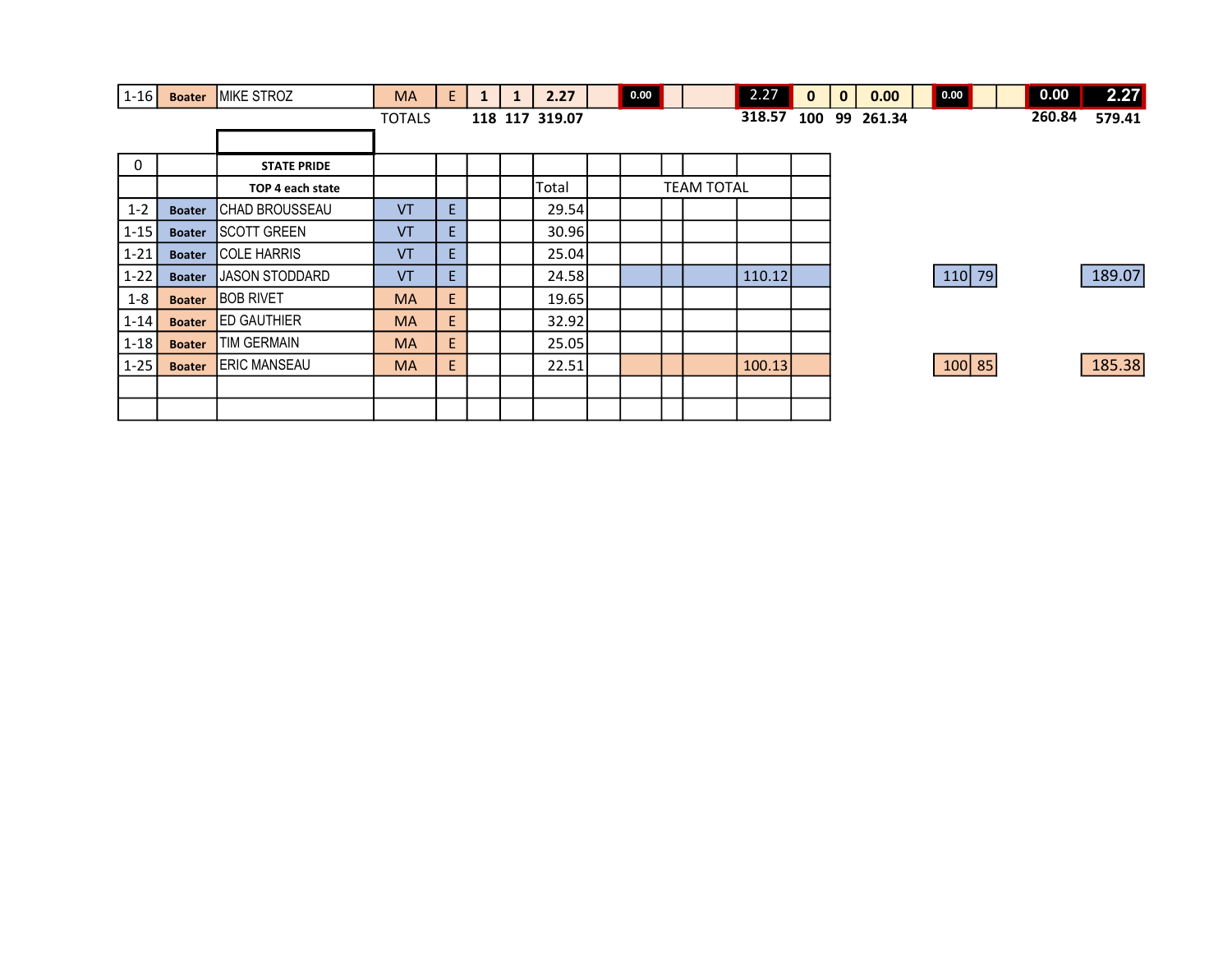|                    |             |                 | D16 VT/MA Lake Champlain, VT Sept, 9-10            |                 |                                            |                                  |                                  | DAY 1 weigh in |                   |               |               |                 |                 |                         |                     | DAY 2 weigh in |                 |               |               |                 |                |                      |  |
|--------------------|-------------|-----------------|----------------------------------------------------|-----------------|--------------------------------------------|----------------------------------|----------------------------------|----------------|-------------------|---------------|---------------|-----------------|-----------------|-------------------------|---------------------|----------------|-----------------|---------------|---------------|-----------------|----------------|----------------------|--|
|                    |             |                 |                                                    |                 |                                            |                                  | Co-Anglers                       | Gross Weight   | 1 lb/ min pnlty   | 8 oz pnity ea | 1 lb pnity ea | <b>Big Bass</b> | D1 Total Weight |                         | Co-Anglers          | Gross Weight   | 1 Ib/ min pnlty | 8 oz pnity ea | 1 lb pnity ea | <b>Big Bass</b> | D2Total Weight | <b>TWO DAY TOTAL</b> |  |
| D1 Boat#           | D2Boat#     | Status          | <b>CO-ANGLERS</b>                                  | State           | òί                                         | Fish<br>Total                    | Alive<br>Total                   | <b>Lbs</b>     | <b>Viins Late</b> | #Dead         | Short         | BB              | Lbs             |                         |                     |                | Mins Late       | # Dead        | #Short        | BB              | Lbs            | <b>NUTO FIL</b>      |  |
|                    | $1-18$ 1-15 |                 | CoAngler EJ NOCON                                  | <b>MA</b>       | E                                          | 5                                | 5                                | 15.58          |                   | 0.00          |               | 6.30            | 15.58           | 5                       | 5                   | 14.09          |                 | 0.00          |               |                 | 14.09          | 29.67                |  |
| $1 - 17$           | $1 - 10$    | <b>CoAngler</b> | <b>JUSTIN BURGESS</b>                              | <b>MA</b>       | E,                                         | 5                                | 5                                | 13.84          |                   | 0.00          |               | 3.44            | 13.84           | 5                       | 5                   | 12.04          |                 | 0.00          |               |                 | 12.04          | 25.88                |  |
| $1 - 5$            | $1 - 16$    |                 | <b>CoAngler JUSTIN TAYLOR</b>                      | <b>MA</b>       | $\mathsf{E}$                               | 5                                | 5                                | 16.17          |                   | 0.00          |               | 3.68            | 16.17           | $\overline{4}$          | $\overline{4}$      | 8.86           |                 | 0.00          |               |                 | 8.86           | 25.03                |  |
| $1 - 20$           |             |                 | 1-13 CoAngler SCOTT MCKAY                          | VT              | $\mathsf{E}$                               | 5                                | 5                                | 11.88          |                   | 0.00          |               |                 | 11.88           | 5                       | $\overline{4}$      | 13.55          |                 | 0.50          |               |                 | 13.05          | 24.93                |  |
| $1 - 10$           | $1 - 6$     |                 | <b>CoAngler MAXWELL DANESE</b>                     | MA              | $\mathsf{E}% _{0}\left( \mathsf{E}\right)$ | 5                                | 5                                | 9.73           |                   | 0.00          |               |                 | 9.73            | 5                       | 5                   | 13.43          |                 | 0.00          |               |                 | 13.43          | 23.16                |  |
| $1 - 3$            | $1 - 7$     |                 | CoAngler PHILLIP WADE                              | VT              | $\mathsf{E}$                               | 5                                | 5                                | 10.80          |                   | 0.00          |               | 3.61            | 10.80           | 5                       | 5                   | 10.43          |                 | 0.00          |               |                 | 10.43          | 21.23                |  |
| $1 - 13$           |             |                 | 1-18   CoAngler CHRISTOPHER WEBER                  | VT              | $\mathsf{E}$                               | 5                                | 5                                | 11.29          |                   | 0.00          |               | 4.78            | 11.29           | 4                       | $\overline{a}$      | 9.52           |                 | 0.00          |               |                 | 9.52           | 20.81                |  |
| $1 - 15$           | $1 - 1$     |                 | CoAngler BOB WHEELER                               | <b>MA</b>       | E                                          | 5                                | 5                                | 9.87           |                   | 0.00          |               |                 | 9.87            | 5                       | 5                   | 10.07          |                 | 0.00          |               |                 | 10.07          | 19.94                |  |
| $1 - 22$           | $1 - 3$     |                 | <b>CoAngler</b> BRIAN WALACHY                      | MA              | E                                          | 5                                | 5                                | 10.22          |                   | 0.00          |               |                 | 10.22           | 5                       | 5                   | 9.52           |                 | 0.00          |               |                 | 9.52           | 19.74                |  |
| $1 - 1$            | $1 - 14$    |                 | CoAngler ROBERT BORDEAUX                           | VT              | E.                                         | 5                                | 5                                | 8.29           |                   | 0.00          |               |                 | 8.29            | 5                       | 5                   | 10.50          |                 | 0.00          |               |                 | 10.50          | 18.79                |  |
| $1 - 23$           | $1 - 5$     |                 | CoAngler ROLAND BEAULIEU                           | <b>VT</b>       | E.                                         | 3                                | $\mathbf{3}$                     | 6.78           |                   | 0.00          |               |                 | 6.78            | $\overline{\mathbf{5}}$ | 5                   | 11.34          |                 | 0.00          |               |                 | 11.34          | 18.12                |  |
| $1 - 11$           | $1 - 9$     |                 | <b>CoAngler</b> CAMERON CHASE                      | MA              | E                                          | 3                                | 3                                | 5.80           |                   | 0.00          |               |                 | 5.80            | 5                       | 5                   | 11.46          |                 | 0.00          |               |                 | 11.46          | 17.26                |  |
| $1 - 21$           | $1 - 2$     |                 | <b>CoAngler</b> MICHAEL J MORRISSEY                | <b>MA</b>       | E                                          | 3                                | 3                                | 4.69           |                   | 0.00          |               |                 | 4.69            | 5                       | 5                   | 12.11          |                 | 0.00          |               |                 | 12.11          | 16.80                |  |
| $1 - 12$           | $1 - 4$     |                 | <b>CoAngler JACK STONE</b>                         | <b>MA</b>       | E                                          | 5                                | $\overline{4}$                   | 5.20           |                   | 0.50          |               |                 | 4.70            | 5                       | 5                   | 11.07          |                 | 0.00          |               |                 |                | 11.07 15.77          |  |
| $1 - 7$            | $1 - 17$    |                 | CoAngler BILL BERRY                                | <b>VT</b>       | E.                                         | 5                                | 5                                | 11.04          |                   | 0.00          |               |                 | 11.04           | $\mathbf{3}$            | 3                   | 3.84           |                 | 0.00          |               |                 | 3.84           | 14.88                |  |
| $1 - 19$           | $1 - 21$    |                 | <b>CoAngler PETER MACLELLAN</b>                    | <b>MA</b>       | E                                          | $\overline{2}$                   | $\overline{2}$                   | 2.35           |                   | 0.00          |               |                 | 2.35            | $\overline{a}$          | $\overline{4}$      | 12.46          |                 | 0.00          |               |                 | 12.46          | 14.81                |  |
| $1-6$              |             |                 | 1-22 CoAngler ROGER PRATT                          | <b>MA</b>       | E                                          | 4                                | $\overline{4}$                   | 6.29           |                   | 0.00          |               |                 | 6.29            | $\overline{4}$          | $\overline{4}$      | 8.39           |                 | 0.00          |               |                 | 8.39           | 14.68                |  |
| $1 - 24$           |             |                 | 1-25   CoAngler STEPHEN STROZ                      | <b>MA</b>       | E,                                         | $\overline{2}$                   | $\overline{2}$                   | 3.94           |                   | 0.00          |               |                 | 3.94            | $\overline{3}$          | 3                   | 10.05          |                 | 0.00          |               |                 | 10.05          | 13.99                |  |
| $1 - 16$           | $1 - 23$    |                 | <b>CoAngler</b> ERIK SWANSON                       | <b>MA</b>       | E                                          | $\mathbf{1}$                     | $\mathbf{1}$                     | 5.30           |                   | 0.00          |               | 5.30            | 5.30            | $\overline{4}$          | $\overline{4}$      | 8.09           |                 | 0.00          |               |                 | 8.09           | 13.39                |  |
| $1-8$              |             |                 | 1-19   CoAngler BOB FRECHETTE                      | <b>MA</b>       | $\mathsf{E}% _{0}\left( \mathsf{E}\right)$ | 3                                | $\mathbf{3}$                     | 7.97           |                   | 0.00<br>0.00  |               | 3.80            | 7.97            | $\mathbf{3}$            | $\overline{3}$      | 5.32<br>8.64   |                 | 0.00<br> 0.00 |               |                 | 5.32           | 13.29<br>12.89       |  |
| $1 - 2$<br>$1 - 4$ | $1 - 11$    |                 | CoAngler PETER BRIGHT<br>1-20 CoAngler SKIP BRYANT | MA<br><b>MA</b> | E<br>E                                     | $\overline{2}$<br>$\overline{4}$ | $\overline{2}$<br>$\overline{4}$ | 4.25<br>7.94   |                   | 0.00          |               |                 | 4.25<br>7.94    | 5<br>$\overline{2}$     | 5<br>$\overline{2}$ | 4.29           |                 | 0.00          |               |                 | 8.64<br>4.29   | 12.23                |  |
| $1 - 14$           |             |                 | 1-8   CoAngler JACOB SWANSON                       | <b>MA</b>       | E.                                         |                                  | 4                                | 6.37           |                   | 0.00          |               |                 | 6.37            | $\mathbf{3}$            | $\mathbf{3}$        | 5.17           |                 | 0.00          |               |                 | 5.17           | 11.54                |  |
|                    |             |                 |                                                    |                 |                                            | 4                                |                                  |                |                   |               |               |                 |                 |                         |                     |                |                 |               |               |                 |                |                      |  |